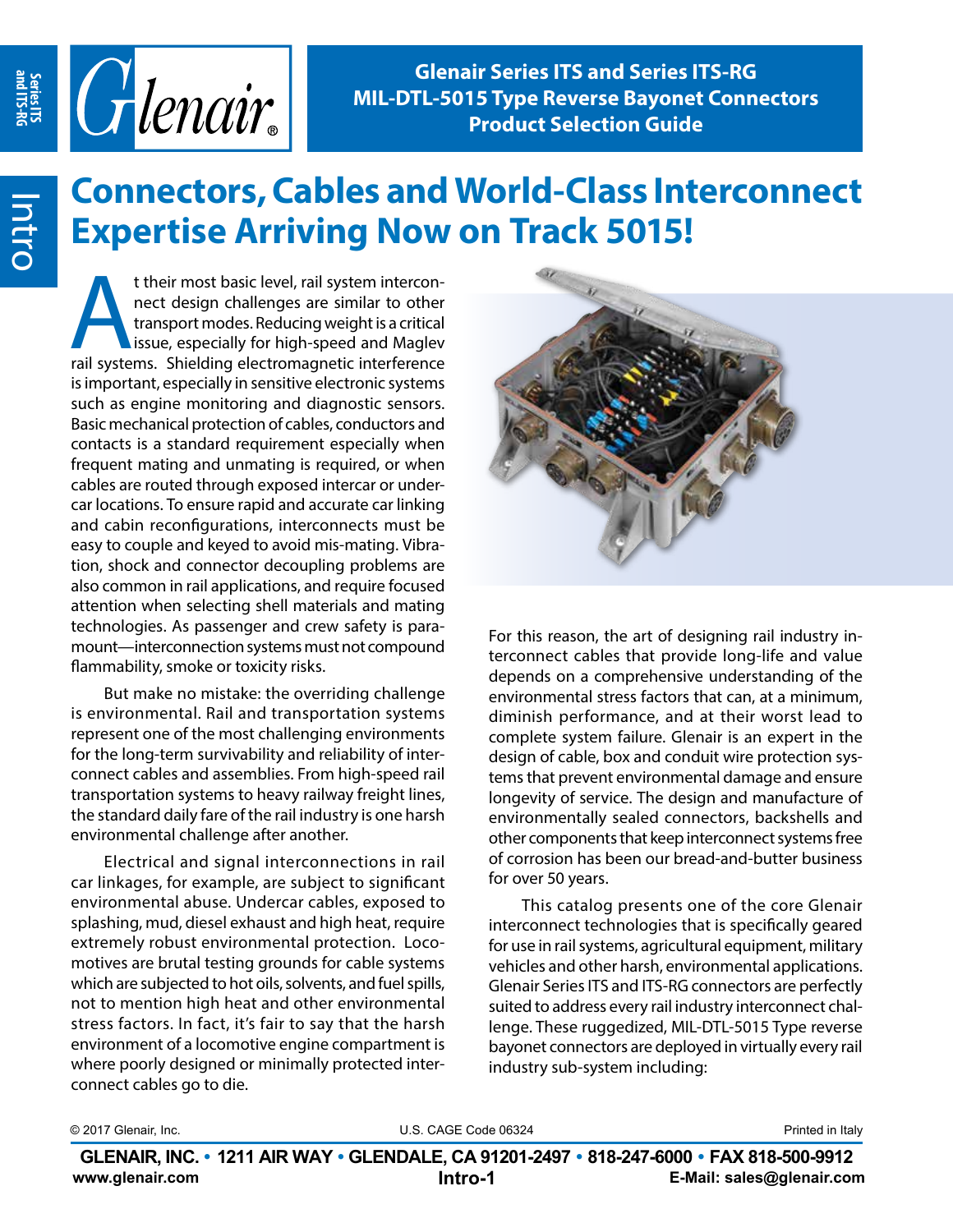

**Series ITS and ITS-RG**

- Automatic Train Control (ATC) Systems
- High Temperature Engine Controls and Sensors
- Speed Sensors
- Diagnostics
- Braking Systems
- Anti-skid Systems
- Traction Motors
- Converters
- Couplers
- Pantographs
- Electronic Monitoring and
- Diagnostic Systems
- Intracar/Intercar/Undercar Cabling Systems
- Radar and Rail Navigation Systems
- Radio Communications Systems
- Data Systems
- Rail Car Lighting and Security Systems
- Climate Control for Passengers and Freight
- Battery Chargers
- Door Control Systems
- Equipment and System Bonding Systems
- Cabin Video, Phone, and Internet Systems
- Way-Side Signaling
- Track Controls
- Trackside Safety System



*Urban and inter-urban rail systems are ideally suited for ruggedized 5015 type connectors.*



*Connectors and cables see tough, environmental duty in rail applications. Poorly sealed products, or those made from inappropriate materials, can lead directly to system failures. Glenair Series ITS and ITS-RG are designed for the most severe environmental applications—from rail cars to military vehicles.*

© 2017 Glenair, Inc. etc. And the Code Code Code Code 06324 Code 06324 Printed in Italy

**www.glenair.com E-Mail: sales@glenair.com GLENAIR, INC. • 1211 AIR WAY • GLENDALE, CA 91201-2497 • 818-247-6000 • FAX 818-500-9912 Intro-2 Intro-2**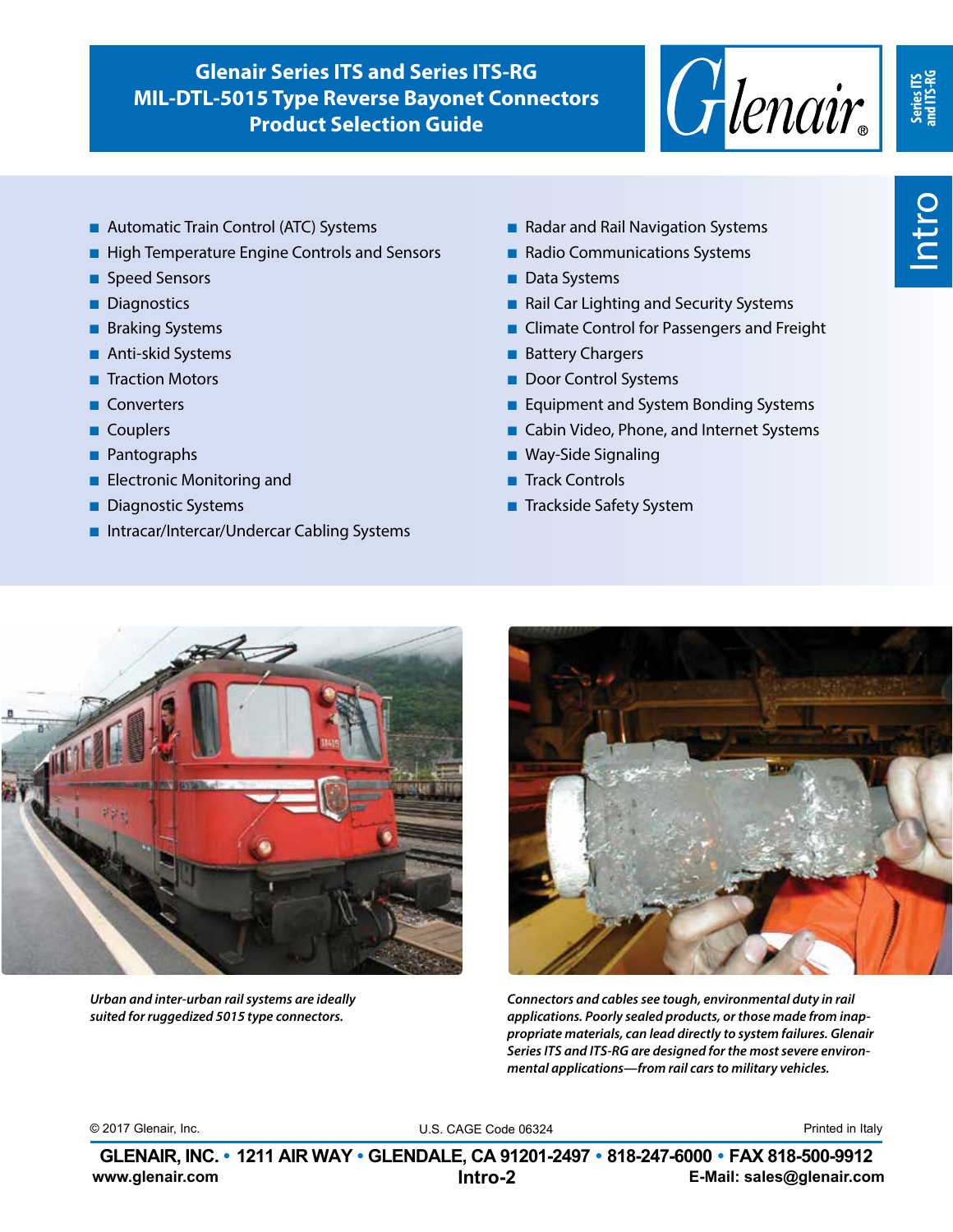

## **Turnkey Series ITS and ITS-RG Wired Cable and Conduit Interconnect Assemblies**

The Glenair ITS connector series features over 200 power and signal insert arrangements. Based on the MIL-DTL-5015 standard, ITS features an improved reverse bayonet coupling technology in place of the standard threads used in MIL-DTL-5015. The 3-point bayonet mechanism reduces coupling time and provides easier mating, especially when the connector is in an awkward position. Positive locking of the three stainless steel pins provides reliable resistance to vibration and shock, and prevents connector de-coupling in even the most rugged applications such as locomotives, mass transit cars and military vehicles. Bayonet pins are protected from damage by their placement inside the plug coupling nut, and the receptacle's exposed ramps are easy to clean in harsh environments. Extremely durable, the reverse bayonet coupling is rated up to 2,000 matings.

On new applications, as well as retrofits of existing systems, manufacturers face contractual penalties for system "down-time", or late deliveries. Cost-conscious designers are therefore motivated to choose interconnects and interconnect cabling that deliver reliable turnkey performance. For this reason, high-reliability suppliers like Glenair—whose products take into account the total cost-of-ownership over the full life of the system—are increasingly sought out for turnkey cable design and fabrication.

In addition to our work designing interconnect products for new rail applications, Glenair has a long track-record of solving problems in existing systems undergoing periodic mid-life overhauls. During the overhaul process designers sometimes take the opportunity to enhance functionality and improve performance in interconnect cabling. Often these de-

sign improvements require changes in connector hardware, as well as the wire protection media. When retrofitting existing locomotives or military vehicles, switches, gages, indicators and sensors must fit into existing control panel real estate. Consequently, overhaul designers sometimes require reduced interconnect package size or better solutions for the routing and attachment of cable harnesses. Glenair is well positioned to assist in this work as we are the only manufacturer in the business that both produces the individual interconnect components, as well as complete wiring and cabling services.



© 2017 Glenair, Inc. **Example 2018** U.S. CAGE Code 06324 **Printed in Italy** Printed in Italy